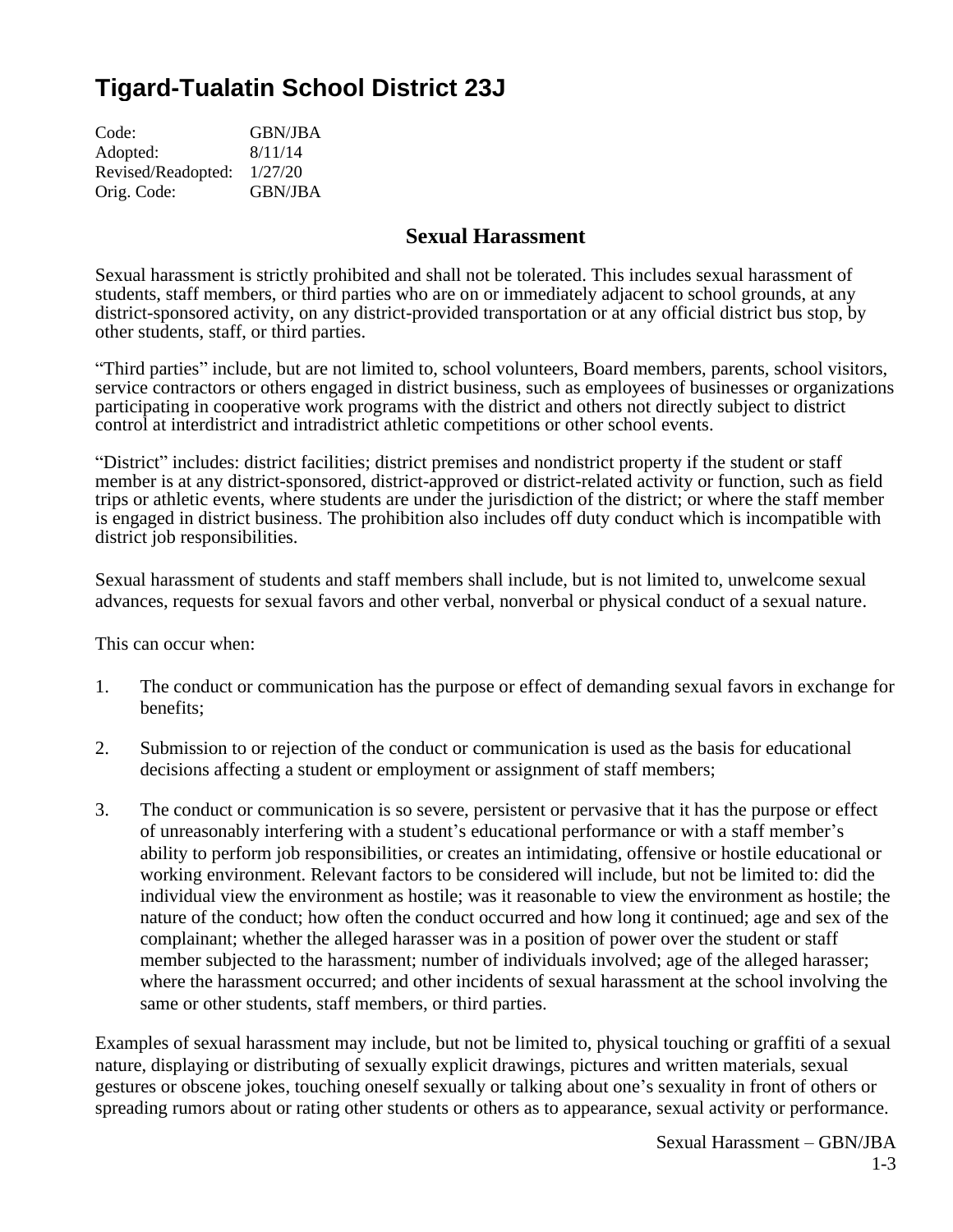All complaints about behavior that may violate this policy shall be promptly investigated. Any students, staff members, or third parties who has knowledge of conduct in violation of this policy or feels they are a victim of sexual harassment must immediately report their concerns to the principal, compliance officer or superintendent, who has overall responsibility for all investigations. Students may also report concerns to a teacher, counselor or school nurse, who will promptly notify the appropriate district official.

Upon receipt of a complaint by a student, student's parents, a staff member or a third party alleging behavior that may violate this policy, the district shall provide written notice as required by Oregon Revised Statute (ORS) 342.704(4) to the complainant.

The student and/or the student's parents, the staff member, or the third party who initiated the complaint shall be notified that the investigation has been concluded, and as to whether a violation of this policy was found to have occurred to the extent allowable under state and federal confidentiality laws.

The initiation of a complaint in good faith about behavior that may violate this policy may not adversely affect the educational assignments or educational environment of a student complainant, any terms or conditions of employment or work environment of the staff member complainant, or any terms or conditions of employment or of work or educational environment of a third-party complainant. There shall be no retaliation by the district against any person who, in good faith, reports, files a complaint or otherwise participates in an investigation or inquiry of sexual harassment.

It is the intent of the Board that appropriate corrective action will be taken by the district to stop the sexual harassment, prevent its recurrence and address negative consequences. Students in violation of this policy shall be subject to discipline up to and including expulsion and/or counseling or sexual harassment awareness training, as appropriate. The age and maturity of the student(s) involved and other relevant factors will be considered in determining appropriate action. Staff members in violation of this policy shall be subject to discipline, up to and including dismissal and/or additional sexual harassment awareness training, as appropriate. Other individuals whose behavior is found to be in violation of this policy shall be subject to appropriate sanctions as determined and imposed by the superintendent or the Board.

Additionally, the district may report individuals in violation of this policy to law enforcement officials. Licensed staff, staff registered with the Teacher Standards and Practices Commission (TSPC) and those participating in practicum programs, as specified by Oregon Administrative Rules, shall be reported to TSPC.

The superintendent shall ensure appropriate periodic sexual harassment awareness training or information is provided to all supervisors, staff members, and students and that annually, the name and position of district officials responsible for accepting and managing sexual harassment complaints, business phone numbers, addresses or other necessary contact information is readily available. This policy as well as the complaint procedure will be made available upon request to all students, parents of students, staff members, and third parties, posted on the district website and published in student/parent and staff handbooks. The district's policy shall be posted on a sign in all grade 6 through 12 schools. Posted signs shall be at least 8 1/2 inches by 11 inches in size.

The superintendent will establish a process of reporting incidents of sexual harassment.

## END OF POLICY